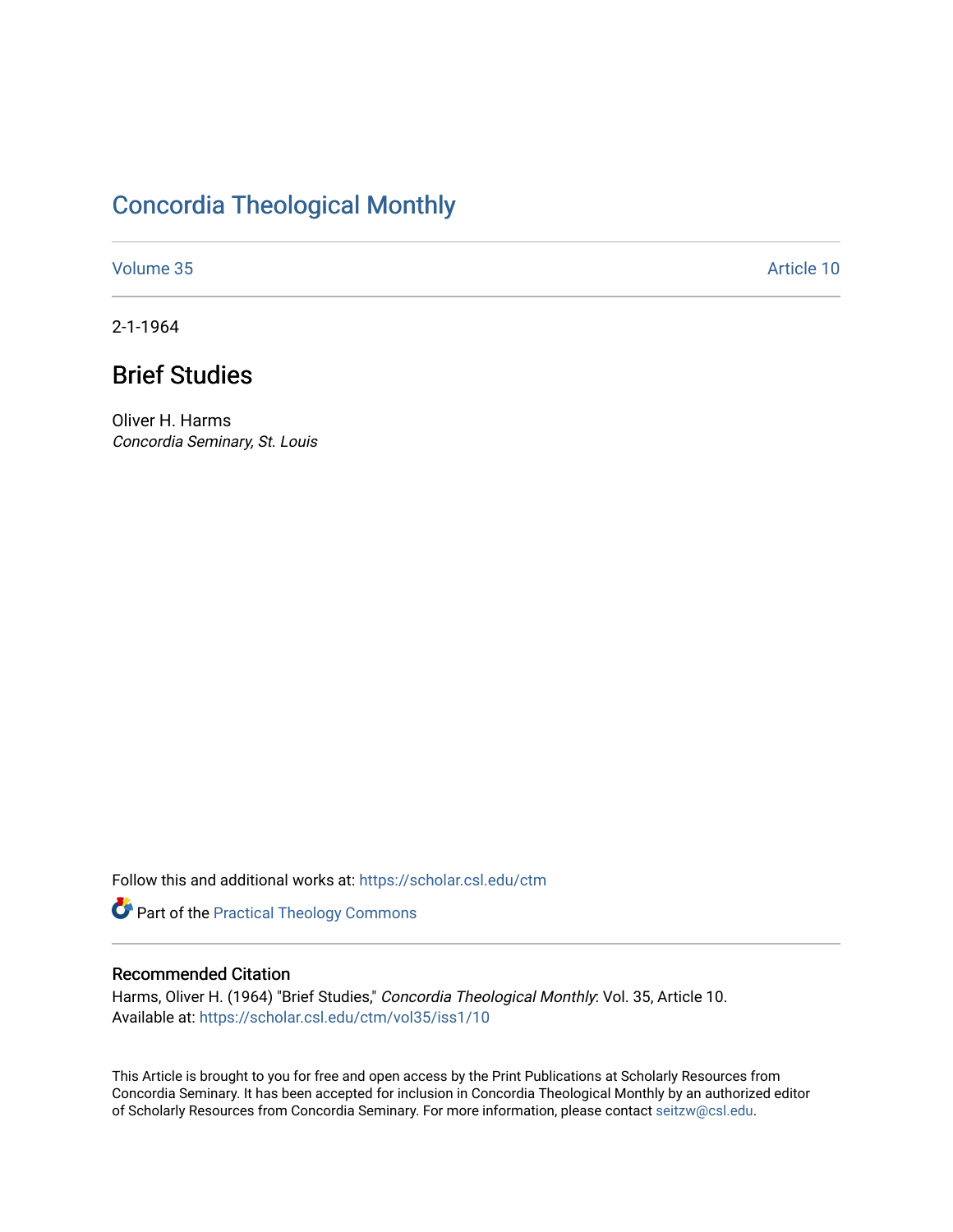## BRIEF STUDIES

### THE VALUE OF HISTORY \*

### By Oliver R. Harms

History, both that which was made and that which is being made, was never of greater importance than it is at this time. This statement I think will be accepted as true in secular affairs. As historians and archivists assembled here, we, however, are interested in secular history only in an incidental way. At this moment we are more interested in the history of the church.

It has been said by any number of people, I **suppose,** that they who cannot appreciate properly the meaning of the past will never lay hold on the opportunities of the future. Surely the present will present no occasion to them for enthusiastic reaction to the challenges of the day.

so, then we ought briefly to evaluate the of God.<br>
So, then we ought briefly to evaluate the our great concern today is the Word of objectives of this meeting. Why should in-<br>were great concern today is the Word of vestments be made in an endeavor to bring God, its authority, its place in the church<br>into a magging a number of man from all and in the home. In this problem the stored into a meeting a number of men from all and in the home. In this problem the stored<br>norm of our country who are integrated in records must somehow prove useful as a parts of our country who are interested in records must somehow prove useful as a<br>the rask of preserving a record of the more suide to the future. This cannot mean that the task of preserving a record of the more guide to the future. This cannot mean that<br>or less important events in the life of the we must always repeat what is recorded in or less important events in the life of the we must always repeat what is recorded in<br>church? Archivists are keepers of records the past. Indeed, we may find indications that

Records of the church, records of individuals, records of congregations, of synods, of standing, misinterpretation, or even on mis-<br>districts of synods records of circuit confer information. I think, for example, of the districts of synods, records of circuit conferences are all of extreme importance. No one changed attitude in the social life of our could possibly understand The Lutheran synod regarding so-called life insurance,<br>Church Missouri Synod if he has not taken property insurance, or frequenting the thea-Church-Missouri Synod if he has not taken the time to inquire into the 116-year history ter. of that church body. Some things were done Where should our activity as archivists<br>in the early history which because of changed lead us? As a result of our work we should in the early history which, because of changed circumstances, were not undertaken in the be able to show our people clearly what the middle period, but which can supply an Word of God has meant and what it still approach to the present situation. I refer, means in the life of congregations, circuits, for imtance to the free conferences. These districts, and synods.

afforded an opportunity for a face-to-face consideration of differences that existed in the area of doctrine and of practice. How could we possibly know the position taken by our fathers if there were no records?

Hence archivists serve in evaluating the records and drawing from them not only the facts which arc *to* be found but also the lessons contained in them.

We are not a church body which is bound by tradition, for tradition takes a secondary position in our activity. We believe, teach, and confess that the Bible, both the Old and the New Testament, must give us our directives for living as individuals and as a church body. It is, however, of great value to know what our fathers did in given situations as they sought their answers from the Word

church? Archivisu **are keepen** of records. the past. Indeed, we may find indications that

\* The keynote address by the President of of the Word of God we must needs be sure

1

**The Lutheran Church-Missouri Synod to the** Archivists' and Historians' Conference, St. Louis, of ourselves. St. Paul, the apostle, says in Oaober 15, 1963. **Ephesians** 5:15, 16: **"Se that ye walk** cir-